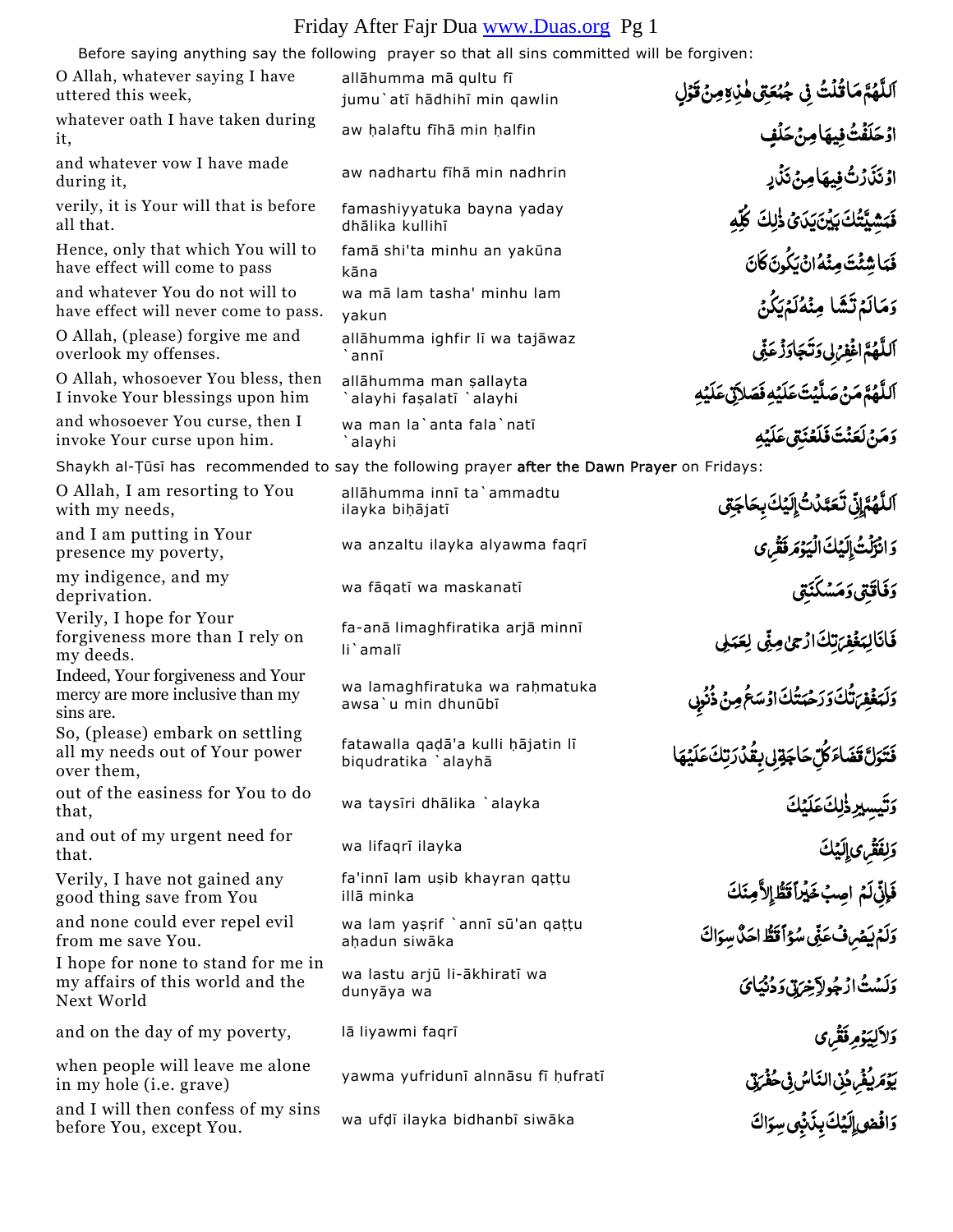## Friday After Fajr Dua www.Duas.org Pg 2

Third: It has been narrated that one who says the following invocation after the Zuhr and Fajr Prayers on Fridays, as well as other days, will meet Imam al-Mahdī  $($ a) before he dies:

O Allah, bless Muhammad and the Household of Muhammad and hasten their Relief.

allāhumma şalli `alā muhammadin wa ali muhammadin wa `ajjil farajahum

**اللَّهُمَّ صَلِّ عَلَىٰ مُحَمَّدٍ وَآلِ مُحَمَّدٍ وَعَجِّلْ فَرَجَهُمْ**

In addition, it has been narrated that one who repeats the aforesaid invocation one hundred times will have sixty of his requests granted for him—thirty in this worldly life and thirty on the Resurrection Day.

Fourth: It is recommended to recite Sūrah al-Rahmān (No. 55) after the Fajr Prayer on Fridays and to say, "Laa bi-shay-in min alaa-ika rabbi ukad'dhibu" "None of Your favors do I deny,"<sup>([1])</sup> wherever the verses, "Then which of the favors of your Lord will ye deny?" are recited.

Fifth: Shaykh al-Țūsī has recorded that it is highly recommended to recite Sūrah al-Tawhīd, to invoke Almighty Allah's blessings upon Muhammad and his Household, and to pray Him for forgiveness each one hundred times after the Fajr Prayer on Fridays. It is also highly recommended to recite Sūrahs al-Nisā' (No. 4), Hūd (No. 11), al-Kahf (No. 18), al-Ṣāffāt (No. 37), and al-Raḥmān (No. 55) during that time.

Sixth: It is recommended to recite Sūrah al-Ahqāf (No. 46) and Sūrah al-Mu'minūn (No. 23).

Imam al-Ṣādiq (`a) is reported as saying that any one who recites Sūrah al-Aḥqāf at Friday nights or on Fridays will not be inflicted by dismays in his worldly life and will be saved from the horrors on the Resurrection Day. The Imam (`a) is also reported as saying that any one who recites Sūrah al-Mu'minūn regularly each Friday will come upon a happy end and will be granted an abode in the Supreme Paradise with the Prophets and Messengers of Almighty Allah.

Seventh: It is recommended to repeat Sūrah al-Kāfirūn (No. 109) ten times before sunrise and then pray Almighty Allah so that all prayers will be answered.

It has been narrated that Imam `Alī ibn al-Ḥusayn Zayn al-`Ābidīn (`a) used to repeat reciting Āyah al-Kursī (verse No. 255 of Sūrah al-Baqarah No. 2) from early morning up to midday on Fridays. When he accomplished the obligatory prayers, he would recite Sūrah al-Qadr (No. 97) frequently.

It is worth mentioning that to recite Ayah al-Kursi in the form of revelation<sup>([2])</sup> on Fridays achieves a great reward.

Eighth: GHUSL It is highly recommended to bathe oneself. In fact, this is one of the most confirmed rituals of Fridays. The Holy Prophet (ș) is reported to have instructed Imam `Alī (`a) by saying, "O `Alī; wash yourself every Friday even if you have to purchase water with your daily provisions and have nothing to eat. Verily, no voluntary act is better than this."

Imam al-Ṣādiq (`a) is also reported to have said: Whoever washes himself on Fridays and, meanwhile, says the following prayer will be pure all through that week:

| I bear witness that there is no<br>god except Allah,                     | ash-hadu an lā ilāha illā allāhu                     | <b>اشْهَدُانُ لاَإِلٰهَ</b> إِلاَّاللهُ          |
|--------------------------------------------------------------------------|------------------------------------------------------|--------------------------------------------------|
| the One, (there is) no associate<br>with Him;                            | wahdahū lā sharīka lahū                              | <b>وَحَدَةُلاَشَّ لِكَ لَهُ</b>                  |
| and I testify that Muhammad is<br>His servant and His Messenger.         | wa ash-hadu anna muhammadan<br>abduhū wa rasūluhū    | ِ وَاشْهَدُ انَّ مُحَتَّداً عَبْدُ وَوَرَسُولُهُ |
| O Allah, send blessings to<br>Muhammad and the Household<br>of Muhammad, | allāhumma șalli `alā muhammadin<br>wa ali muhammadin | ٱللَّهُمَّصَلِّعَلَىٰ مُحَمَّدٍ، وَآلِ مُحَمَّدٍ |
| and make me of those who turn<br>to You constantly                       | waj`alnī mina alttawwābīna                           | وَاجْعَلُنِي مِنَ التَّوَّابِينَ                 |
| and those who keep themselves<br>pure and clean.                         | waj`alnī mina almutațahhirīna                        | وَاجْعَلُّفِي مِنَ الْمُتَطَّهِّرِينَ            |
|                                                                          |                                                      |                                                  |

"Pure" in the aforesaid Hadīth stands for purification from sins or acceptance of the deeds, which is thus moral purification. In any case, it is important not to neglect bathing oneself on Fridays when possible. The recommended time of this bathing is between sunrise and midday. In addition, the nearer to midday the better.

Ninth: It is recommended to dye with hibiscus, for it saves from leprosy and insanity.